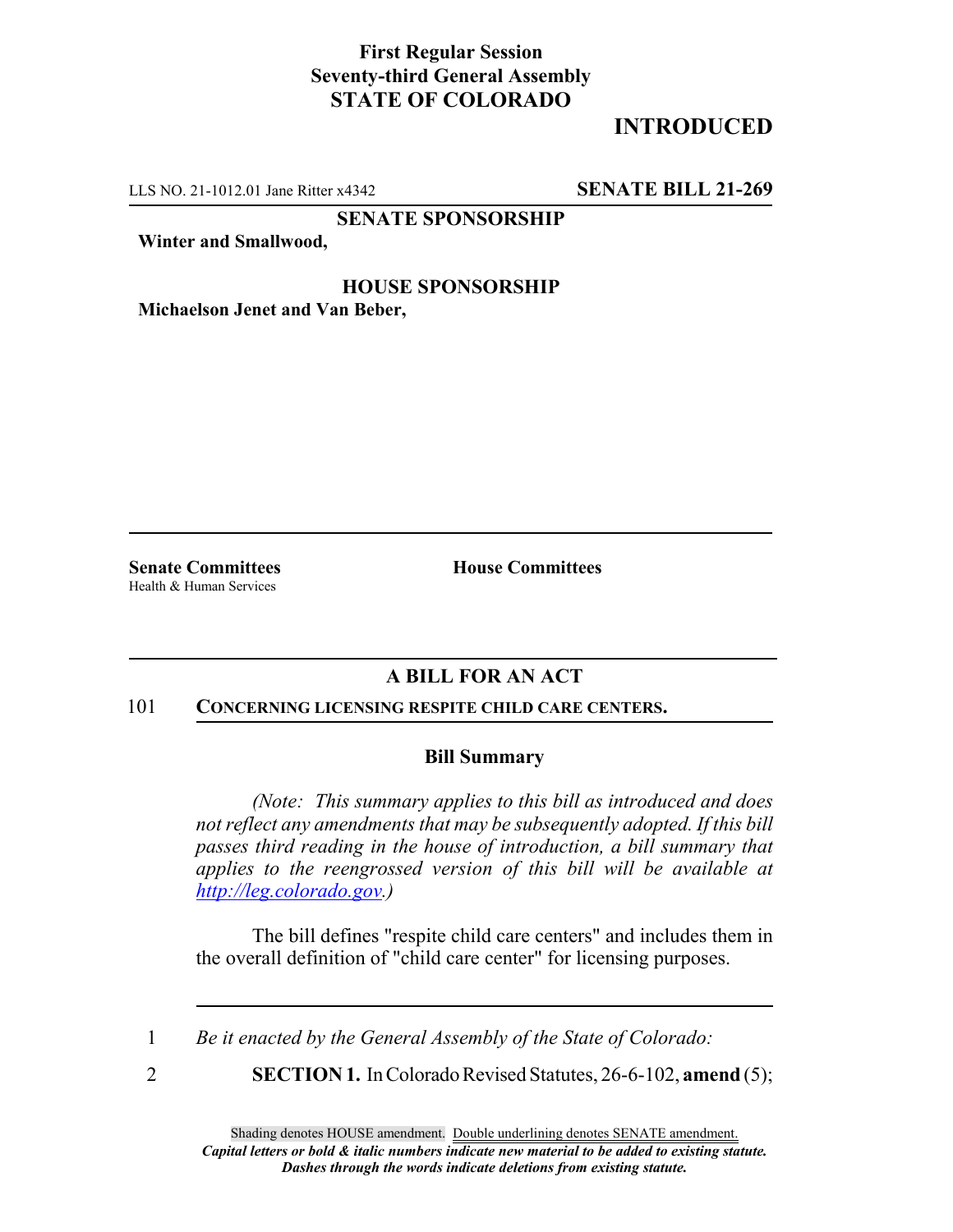and **add** (33.5) as follows:

 **26-6-102. Definitions.** As used in this article 6, unless the context otherwise requires:

 (5) (a) "Child care center" means a facility, by whatever name known, that is maintained for the whole or part of a day for the care of five or more children, UNLESS OTHERWISE SPECIFIED IN THIS SUBSECTION (5)(a), who are eighteen years of age or younger and who are not related to the owner, operator, or manager thereof, whether the facility is operated with or without compensation for such care and with or without stated educational purposes. The term includes, but is not limited to, facilities commonly known as day care centers, school-age child care centers, before- and after-school programs, nursery schools, kindergartens, preschools, day camps, summer camps, and centers for developmentally disabled children and those facilities that give twenty-four-hour care for children, and includes those facilities for 16 children under the age of six years OF AGE with stated educational purposes operated in conjunction with a public, private, or parochial 18 college or a private or parochial school; except that the term shall DOES not apply to any kindergarten maintained in connection with a public, private, or parochial elementary school system of at least six grades or operated as a component of a school district's preschool program operated 22 pursuant to article 28 of title 22. C.R.S. THE TERM ALSO INCLUDES RESPITE CHILD CARE CENTERS THAT PROVIDE CARE FOR THREE OR MORE CHILDREN OR YOUTH, AS DEFINED IN SUBSECTION (33.5) OF THIS SECTION.

25 (b) The term shall DOES not include any facility licensed as a family child care home, a foster care home, or a specialized group facility 27 that is licensed to provide care for three or more children pursuant to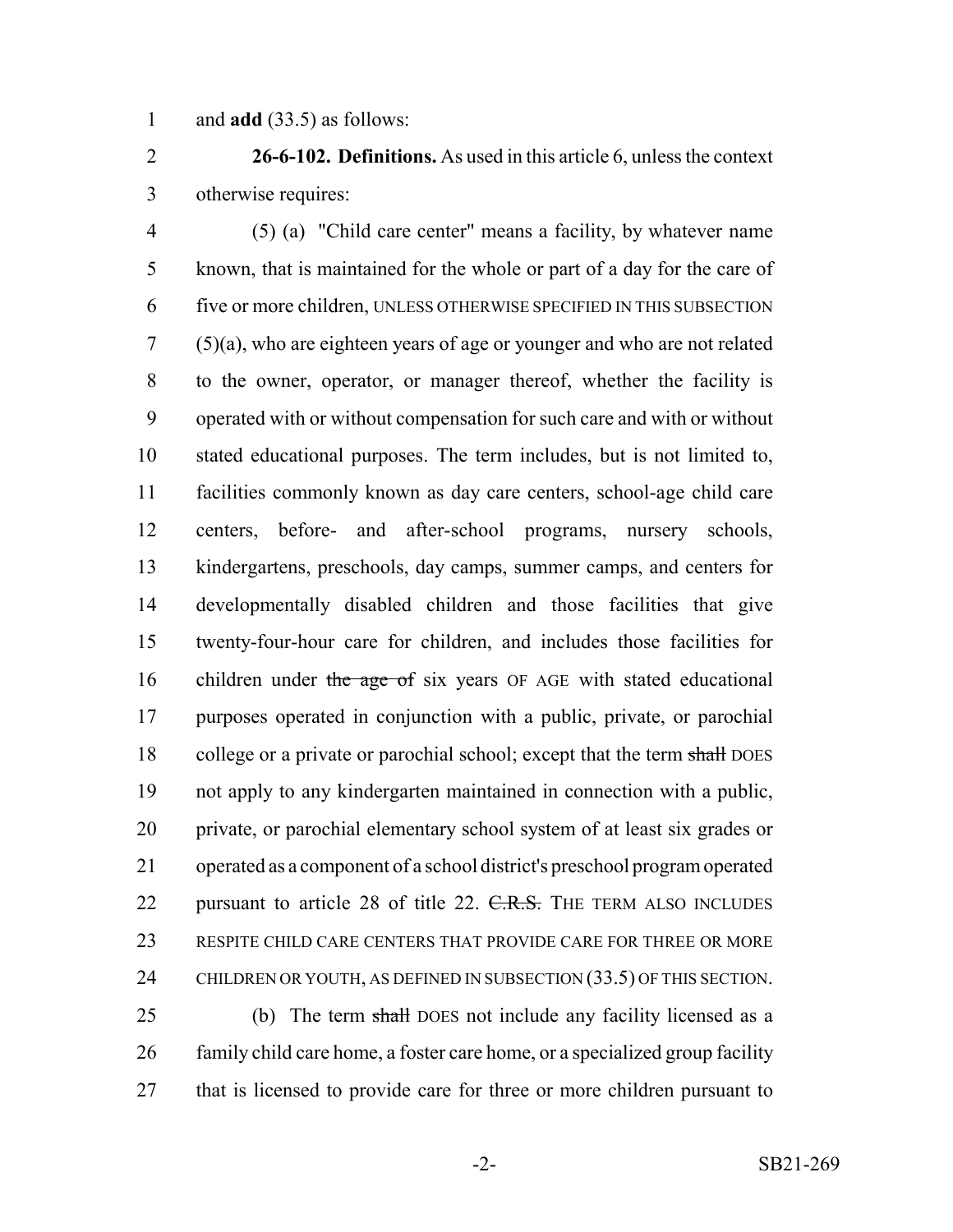subsection (36) of this section but that is providing care for three or fewer children who are determined to have a developmental disability by a community-centered board or who are diagnosed with a serious emotional disturbance.

 (33.5) "RESPITE CHILD CARE CENTER" MEANS A FACILITY FOR THE PURPOSE OF PROVIDING TEMPORARY TWENTY-FOUR-HOUR GROUP CARE FOR THREE OR MORE CHILDREN OR YOUTH WHO ARE PLACED IN CERTIFIED FOSTER CARE HOMES OR APPROVED NONCERTIFIED KINSHIP CARE HOMES, AND CHILDREN OR YOUTH WITH OPEN CASES THROUGH A REGIONAL ACCOUNTABLE ENTITY. A RESPITE CHILD CARE CENTER IS NOT A TREATMENT FACILITY, BUT RATHER ITS PRIMARY PURPOSE IS PROVIDING RECREATIONAL ACTIVITIES, PEER ENGAGEMENT, AND SKILL DEVELOPMENT TO THE CHILDREN AND YOUTH IN ITS CARE.A RESPITE CHILD CARE CENTER SERVES CHILDREN AND YOUTH FROM FIVE YEARS OF AGE TO TWENTY-ONE YEARS OF AGE.A RESPITE CHILD CARE CENTER MAY OFFER CARE FOR ONLY PART OF A DAY. FOR PURPOSES OF THIS SUBSECTION (33.5), "RESPITE CHILD CARE" MEANS AN ALTERNATE FORM OF CARE TO ENABLE CAREGIVERS TO BE TEMPORARILY RELIEVED OF CAREGIVING RESPONSIBILITIES.

 **SECTION 2. Act subject to petition - effective date.** This act takes effect at 12:01 a.m. on the day following the expiration of the ninety-day period after final adjournment of the general assembly; except 23 that, if a referendum petition is filed pursuant to section 1 (3) of article V of the state constitution against this act or an item, section, or part of this act within such period, then the act, item, section, or part will not take effect unless approved by the people at the general election to be held in